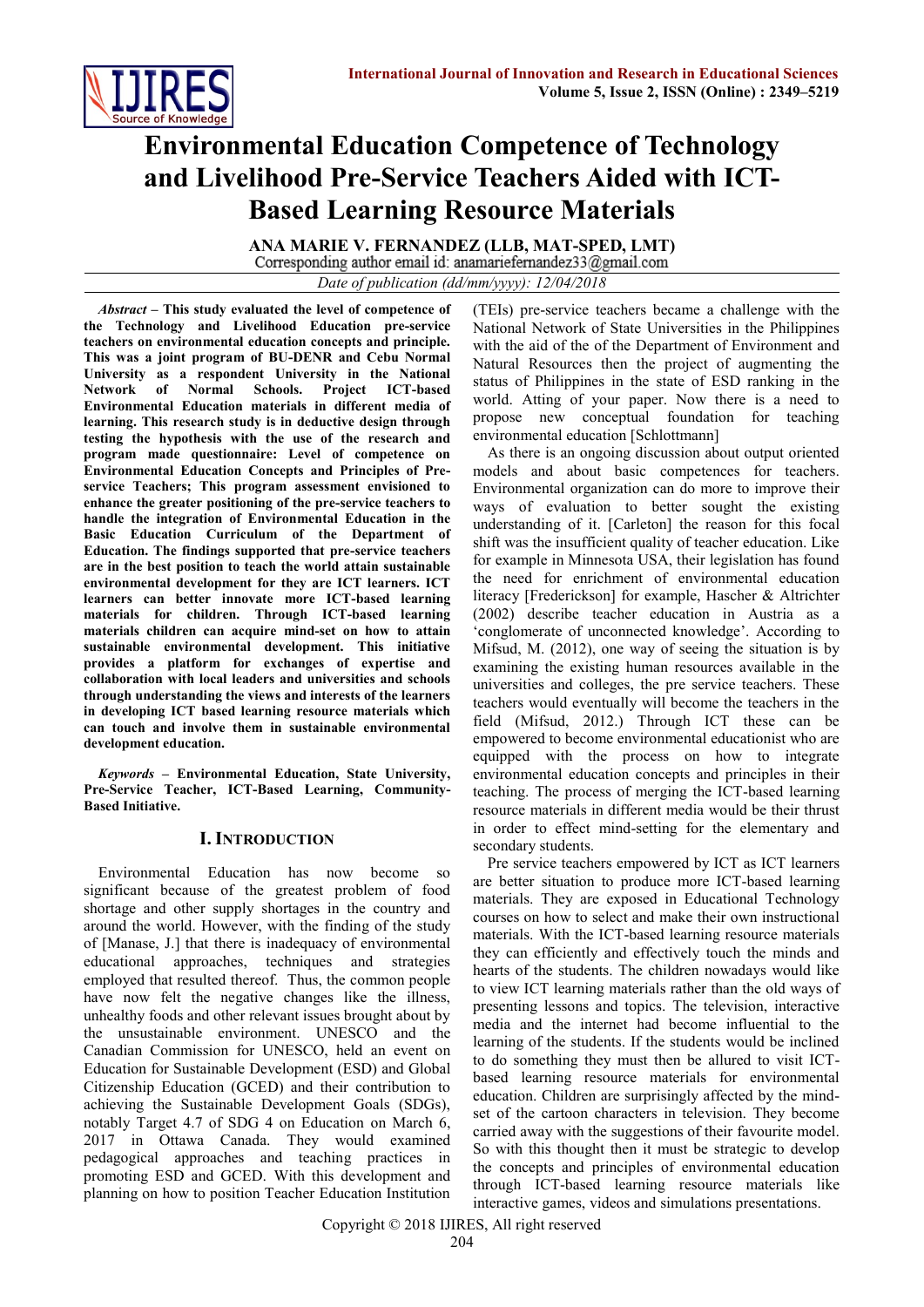## **II. THEORETICAL FRAMEWORK**





## **III. THEORY**

Environmental Education is the way for the world to attain sustainable environment which comes from common action of local people. Pre-service teachers are in the best position to teach the world attain sustainable environmental development for they are ICT learners. ICT learners can better innovate more ICT-based learning materials for children. Through ICT-based learning materials children can acquire mind-set on how to attain sustainable environmental development. Action of local people can contribute for the acquisition of a sustainable environmental development mind-set of children. ICT learners can acquire mind-set for sustainable development. Pre service teachers can cooperate with the local people develop ICT based learning materials for environmental education. Developed ICT-based learning materials for environmental education can be likened by children. Children can acquire mind-set of sustainable environment through ICT-based learning materials. Children learning Environmental Education is teaching the world attain sustainable environment.

#### **IV. RESEARCH DESIGN AND METHODOLOGY**

This was a deductive research design which used the data gathered from the responses of the pre-service teachers in Cebu Normal University specifically the Bachelor of Secondary Education major in Technology and Livelihood Education. These pre-service teachers were registered in the "Bicol University-Department of Environmental and Natural Resources Environmental Education Program." Bicol University is Environment Education Learning Resource Center of the National Network of Normal Schools in the Philippines. This project, "ICT-Based Environmental Education Materials in Different Media of Learning was easily shared and used by the correspondent state universities in the Philippines.

The how to do instructions and materials for all the environment education materials were available and the pre-service respondents were exposed to it. The program was well integrated in their major subjects and assessment were done after the program. The curriculum guide for the Technology and Livelihood Education with schedule, content/ topic/ subject matter, Environmental Education concept/ principle, strategy identified, assessment techniques and tools, with instructional resources and time frame. The whole program was completed in six weeks.

The researcher used also the data of UNESCO UIS for Peace and Sustainable Development highlights teachers' role in achieving Global Development. The researcher transformed the assessment questions of the Program to a pre-coded researcher made questionnaire. These empirical data were used as basis for the hypothesis testing. The respondents were random sampled from the classrooms of Cebu Normal University. The questionnaire on level of competence on Environmental Education Concepts and Principle of Pre-service Teachers were: Part I A. Personal Information, B. Background Experience Related to Environmental Education; Part II Checklist on Awareness and Understanding of the Environmental Principles; They had been notified to respond on the preferences (*A*) Self assessment rating and (*B*) Classify each statement in the correct Environmental Principle. They had to read the statements below and indicate their honest assessment of themselves in terms of their level of knowledge of the different environmental principles. Referring to the same statements, indicate the environmental principle referred to by using the following codes: 1 Environmental Principle 1- Nature knows best; 2 Environmental Principle 2- All forms of life are important; 3 Environmental Principle 3- Everything is connected to everything else; 4 Environmental Principle 4- Everything changes; 5 Environmental Principle- 5 Everything must go somewhere; 6 Environmental Principle 6- Ours is a finite earth; 7 Environmental Principle 7- Nature is beautiful and we are stewards of God's creation. Part III Environmental Education in Technology and Livelihood Education (TLE) with fifteen (15) multiple choice questions; Part IV Essay question, " *As a pre-service teacher, discuss briefly the responsible environment-related actions and behaviors you consciously practice regularly. How do these influence your future role as a teacher?*" A frequency analysis of the variables of all the responses of Part I -Part II was done. The researcher conducted focus group discussions with the respondent before and after the program specially after the assessment results were at hand.

#### **V. FINDINGS**

*Pre-Implementation Assessment Results: Awareness and Understanding of the Environmental Principles*

The first statement, '*Wastes which are thrown away and disappear from sight does not cease to exist, they dispersed in the atmosphere or remain in the ecosystem in another form whether in useful or hazardous form,'* was responded completely by the twenty-eight respondents

Copyright © 2018 IJIRES, All right reserved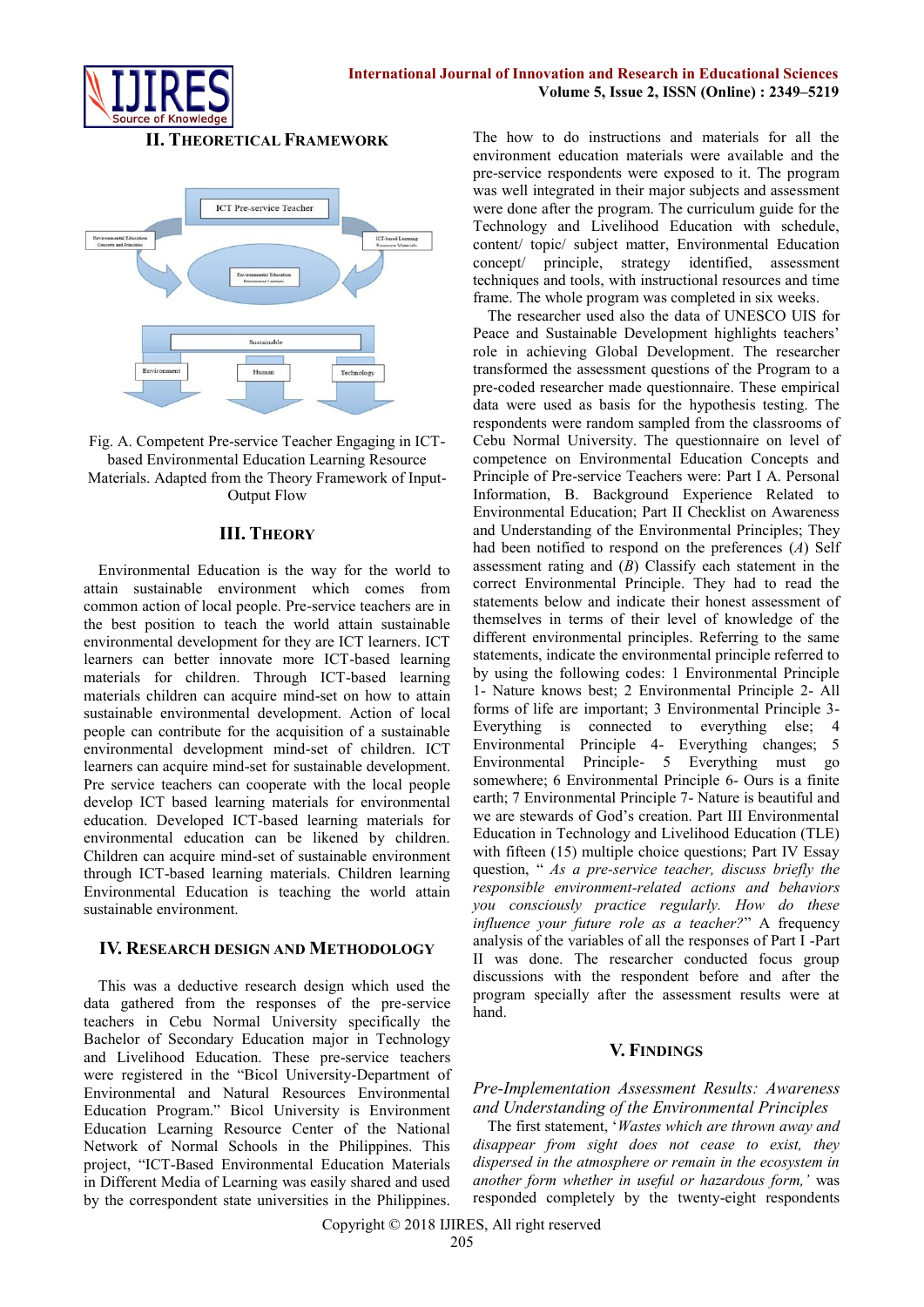

with, '*I know and understand this very well*' yet only one correctly responded that the principle on this should be '*Environmental Principle 5- Everything must go somewhere.'* Most of them selected that it is Environmental Principle 4- Everything changes. For the second statement, '*Flora and fauna and environment change with the seasons*,' was responded by all the respondent with '*I know and understand this very well*' yet only no one responded with Environmental Principle 4 - Everything changes. Most of them with twenty of them responded that it is Environmental Principle 6- Ours is a finite earth. While the third statement, '*Population growth, polluting technologies and consumerist's lifestyle contribute to the depletion of the earth's limited resources*,' was responded with complete number of respondents that, '*I know and understand this very well*' however with the classification of statement for the environmental principle, only three of them were able to respond correctly with '*Environmental Principle 6- Ours is a finite earth,'* while most of them with twenty-two respondents answered, '*Environmental Principle 7- Nature is beautiful and we are stewards of God's creations*. The fourth statement, '*Classification of wastes facilitates their proper disposal and minimizes the entry of toxic substances in the ecosystem but does not eliminate wastes from the ecosystem*.' was responded with everyone that they, '*I know and understand this very well*' however only one of them correctly responded that the principle should be, *'Environmental Principle 5- Everything must go somewhere*,' with majority (21) of them responded that it is, '*Environmental Principle 3 - Everything is connected to everything else.'* The fifth statement, *'Humans cannot live without nature so they should not destroy or ravage it, but rather take care of it.*' was responded with '*I know and understand this very well,*' from all of the respondents. However, on the classification of environmental principle it showed that most of them (24) responded incorrect environmental principle; they choose '*Environmental Principle 6- Ours is a finite earth*'. The correct response is '*Environmental Principle 3 - Everything is connected to everything else.'* The sixth statement, '*Unlovely, wriggly and troublesome creatures such as earthworms, snakes, spiders and other are necessary part of nature.'* was responded with complete number of (28) respondents choose, '*I know and understand this very well*' and the environmental principle most of them selected was '*Environmental Principle 5- Everything must go somewhere*' however, the correct answer is, '*Environmental Principle 2- All forms of life are important,* yet nobody was able to choose correctly. The seventh statement, '*Although organisms evolve through time through mutation, chemicals like pesticides induce insect mutations which go against the natural checks and balances,'* was responded with, '*I know and understand this very well*,' by everyone. However, most of them with 18 respondents classified it as, *'Environmental Principle 4 - Everything changes,'* but the correct classification is '*Environmental Principle 3- Everything is connected to everything else,'* with only 6 correctly responded. The eighth statement, '*Nature has its own mechanism to* 

*maintain balance such as in the conduciveness of environment for growth and reproduction and feeding relationship between and among organisms,'* was responded with, '*I know and understand this very well*,' by the respondents generally. However, this time the classification was correct, *'Environmental Principle 1 - Nature knows best,'* with 89% of them opted this principle. The ninth statement, *'Deforestation in the mountains may adversely affect the lowlands through erosions, floods and droughts because all components of the ecosystem are linked to each other,* were responded with, '*I know and understand this very well*,' but they wrongly classified this with, *'Environmental Principle 1 - Nature knows best,'*  instead '*Environmental Principle 3 - Everything is connected to everything else.'* The tenth statement, '*Human as beings gifted with reason and free will have dominion over all creatures and are capable of using these creations responsibly to their advantage,'* was responded by the respondents with perfect number. They completely answered that they, '*I know and understand this very well*,' however, they classified them as 'Environmental Principle 2 - All forms of life are important,' with 96% of them classified them so instead of 'Environmental Principle 7- Nature is beautiful and we are stewards of God's creations,' which was choose by only one. The eleventh statement, *'Organisms are linked to another through feeding, to the environment and the environment is also affected by the organisms living in it including the humans through their actions and practices,'* was responded with '*I know and understand this very well*,' by most of the respondents, however, only one opted to classify this with, '*Environmental Principle 3 - Everything is connected to everything else,'* which is the correct principle behind this statement, instead most of them with 96% of them choose it. The twelfth statement, '*Practices such as use of chemical pesticides, use of crude oil and burning of wastes go against the natural processes and lead to ecological backlash,'* was responded with, '*I know and understand this very well*,' by all of them. However, only 3% of them got the correct answer that, that is '*Environmental Principle 3- Everything is connected to everything else.'* Most of them with 27 respondents choose, '*Environmental Principle 7- Nature is beautiful and we are stewards of God's creations.'* The thirteenth statement, '*All faith, whether religious or tribal beliefs, teach that everyone should respect all life and the order of nature and reject those that degrade the environment and human condition,'* was responded with, '*I know and understand this very well*.' However, their responses on environmental principle behind that statement was incorrect, 'Environmental Principle 3 - Everything is connected to everything else,' with 27 respondents who answered it instead that, *'Environmental Principle 7- Nature is beautiful and we are stewards of God's creations,'* which got zero respondent. The fourteenth statement, '*Although renewable resources can be replenished, the rate of consumption of exploitation should be balanced to the rate of replenishment*,' was responded with most of them with '*I know and understand this very well*.' and however, they did not get the correct response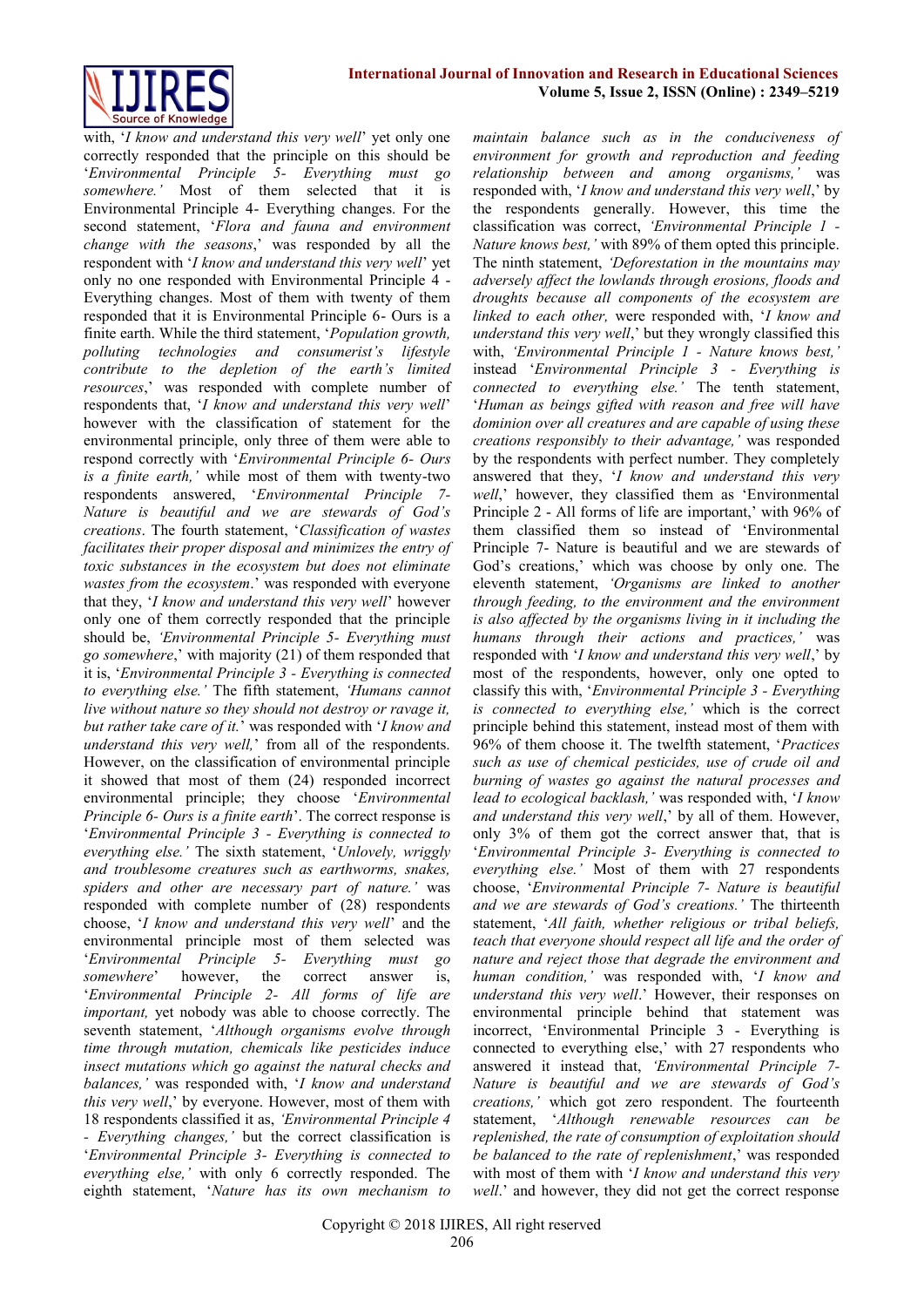

on environmental principle, which is '*Environmental Principle 6- Ours is a finite earth*,' most of them responded that it is '*Environmental Principle 5- Everything must go somewhere*.' With 27 respondents answered it. Lastly, the fifteenth statement, '*Both big and small creatures have invaluable roles in the ecosystem and therefore to human life,'* was responded with, '*I know and understand this very well*.' However, the environmental principle that most of them choose was incorrect, that is, '*Environmental Principle 7- Nature is beautiful and we are stewards of God's creations,'* instead of 'Environmental Principle 2 - All forms of life are important'

*A. Environmental Education in Technology and Livelihood Education (TLE)*

The first competency, *Solid wastes from different sources such as households, markets, schools and offices, factories and hospitals should not be combined for safety reasons and for proper management. Which of the following laws is violated if the wastes are not segregated?'* was correctly answered by only two respondents, which the answer is '*Republic Act 9003*,' while mostly answered wrongfully. The second competency, *'Food borne illness may occur if\_\_\_\_,'* was correctly responded by 10% of the respondent with, *'All of the above: The ingredients used for the dish are expired already; The food is contaminated by insects; and 'The food is not thoroughly cooked.'* The third competency, '*Which bulb should be used to save more energy?'* was rightfully responded by 28%. The fourth question, *'The law on solid waste management requires the following EXCEPT*, ' was correctly responded by 39%, which is, '*Solid waste must be reduced at source which is the barangay.'* The fifth competency, '*Left-overs may be spoiled so we may reheat them to be palatable. What is the proper reheating time and temperature for left over foods?'* the correct option is '*until warm'* answered by 18% of the respondents while most of them answered, '*until boiling.'* The sixth competency, '*The segregation of wastes helps in determining those which may be reused or recycled. It is the primary responsibility of the following,'*  was rightfully responded by 89% which includes, *Local Government Unit (City or Town); Household or Family; and Barangay Unit.'* The seventh competency, *'Mang Pedro has an abundant harvest of fruits and vegetables from his farm. He believes food processing is important because* , ' was correctly responded by 25% which is for, '*it preserves food.'* The eighth competency, '*Climate change has a great impact on food production. Which of the following statements is FALSE?'* was correctly responded with 35% of the respondents, which the answer is, '*Warmer temperatures may make many crops grow more quickly, but warmer temperatures could also reduce yields.'* Was rightfully responded by 36% while 37% answered, *'Warmer temperatures may make many crops grow more quickly, but warmer temperatures could also reduce yields.'* The ninth competency, *'The following practices will help you save energy EXCEPT,'* was correctly responded by 25% which is *'Choose refrigerator with high Energy Efficiency Factor or EEF.*' The tenth

competency, '*The following practices should be observed to minimize food wastage EXCEPT,'* was correctly responded with 39%, which is, '*Put date on the leftovers and use them within 5 to 7 days.'* The eleventh competency, '*Which of the following fabrics is made from recycled materials?'* was correctly responded with 32%, which is *'nylon.'* The twelfth competency, '*Which of the following is NOT considered as the safe storage time for refrigerator?'* was correctly responded with 46%, which is *'Cooked ground meat: 5 to 6 days.'* The thirteenth competency, '*Which of the following environmental factors is NOT a potential hazard to food production?'*  was rightfully responded with 39%, which is '*Use of organic fertilizers.'* The fourteenth competency, *'Minimizing food starts with smart marketing of food items. Which of the following should be observed to avoid food wastage?'* was correctly responded by 14%, which is *'Buy food in partially damaged packages as long as they are not yet expired.'* The fifteenth competency, '*Creating a power supply from old electronic appliances is a process called,'* was rightfully responded by 43%, which is, *'recycling.'* 

*B. Post-implementation Assessment Results*

*Awareness and Understanding of the Environmental Principles* 

All of the responses of the related statements to the environmental principles are responded with '*I know and understand this very well*,' while the classification of each statement into its environmental principle are now 100% correct. The TLE pre-service teachers were able to respond correctly the environmental principles behind the each of the statement.

*C. Environmental Education in Technology and Livelihood Education (TLE)*

*In the post-test of the environmental education in TLE has been responded correctly all sample questions of environmental education competencies after the completion of the program. There was increase in the score of the respondents with regards to environmental concepts and principles. All most all of the items got 100% from item 1-15. The respondents also were able to answer confidently with increase of number of words used in their discussion on how they would responsibly the environment-related action and behaviors that they practice regularly.*

## **VI. DISCUSSION OF FINDINGS**

*Pre-service Teachers are in the Best Position to Teach the World Attain Sustainable Environmental Development for they are ICT Learners.* 

The teachers of tomorrow are the pre-service of today. State universities and colleges nowadays are now following the new BSED and BEED curriculum which made the pre-service teachers at the strategic location for mentoring students of the concepts and principles of Environmental Education with the use of ICT-based learning resource materials. ICT learning must be substantive way to bring in higher level learning outcomes to the learners. Pre-service teachers are trained to make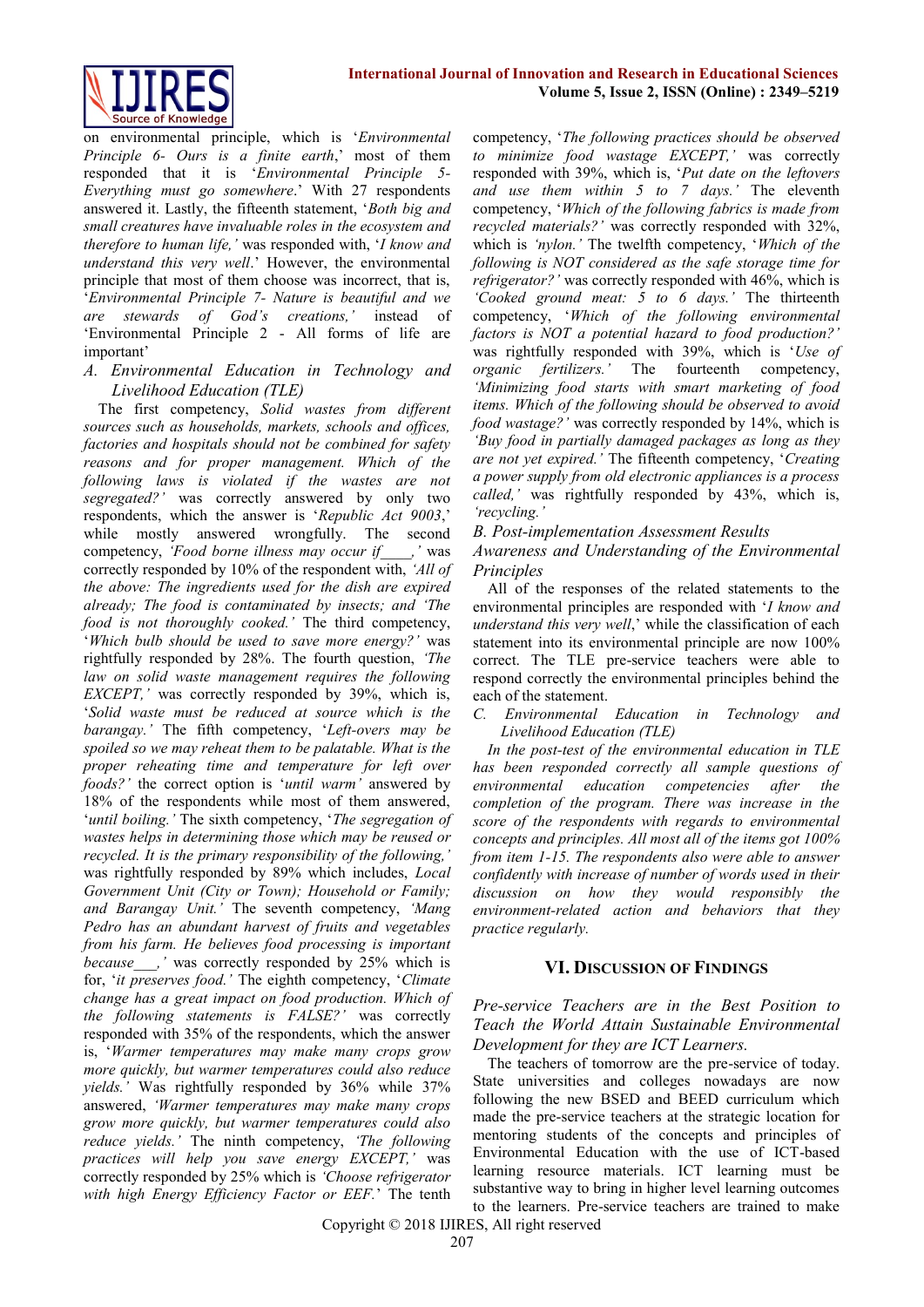use of ICT in such a to make the learners active and productive. The learners would learn to use their skills in focusing, information gathering, remembering, analyzing, generating, organizing, imagining, designing, integration and evaluating (Lucido, 2015). All the activities according to Uwaezu, et.al. (2014) in the world comes from the dreams of once a upon a time a child who dreamed of becoming great. However, greatness not directed and guided to the way of serving many people according to Almeida, S., & Cutter-Mackenzie, A. (2011), would rather end up to enriching oneself alone and it would never become great. So pre-service teachers who dreamed of becoming great must then be able to situate themselves in a position where they can give more to the environment than lose most because of neglecting the basic concepts and principles of environmental education.

### *A. ICT Learners Can Better Innovate More ICTbased Learning Materials for Children.*

Pre-service teachers who are ICT learners can better innovate this technology which are ICT materials because of their interest and awareness of ICT. There is a disparity of the millennial as digital native from the digital emigrants. Most of these children have high expectations about user interfaces and are confident in their skills (Meyer 2016). With these thought Environmental Education which can be relayed effectively through ICT learning materials to the young generation can have a potential sustainability growth because these learners know what they want and how want it to be or its form. Learning resource materials fit to their interest can have more potential to be used by most of them so in comparison to the traditional learning materials.

#### B. *Children can Acquire Mind-Set on how to Attain Sustainable Environmental Development.*

The very essence of our effort on using ICT LRM is for setting the stage ready for the young learners to appreciate the lessons with easeness and less teacher supervision. Technology that has the capacity to be replay and to be relistened too can have more chances of retention compare to our human capacity of the teacher to do again and again in the classroom. While doing this, this can give them more freedom, learner directed learning atmosphere in the classrooms can create more interaction with environmental development education [Schlottmann, C.]. Mind-setting the children on how to take care of our environment can be achieved by ICT LRM. It would not even be a forceful action on the part of the teachers. However, it gives more learner initiative to go through and through and subconcious get imbibed with sustainable environmental concepts for environmental education is the most tangible of what we call environmental protection [Short, P. C.] for there is a continuous quest for environmental quest according to [Thakran, S.]

## *C. Action of Local People can Contribute for the Acquisition of a Sustainable Environmental Development Mind-set of Children.*

The initiate of BU-DENR and Cebu Normal University in implementing this ICT LRM project with the preservice teachers can be a very example of action of local people to contribute for the acquisition of a sustainable environment development mind-set of children. Conservation education is prevalent ways to teach environmental education with non-government organisations [Marcos]; & [Mifsud, M.]. That these actions of the non-government organizations with the help of the government instrumentalities can be go a long way because it is clearly now accepted that ICT LRM goes a long way of sharing to the children what is the original intention of the educational movement. Thus ICT LRM can be a sustainable tool by any main movers of environment a education according to [Mifsud, M.] Duplication of this activity in basic education and in the local barangay and local correspondent of DENR in our areas in their environmental development program can mind-set the children into actually acquiring more thoughts because of the massive repeation and more than one sector is doing the implementation for this sample BU-DENR-CNU ICT LRM is a complete package of learning materials for environmental development sustainability and can be implemented with less human resource. Like in the case of Costa Rica [Trends in Environmental Education for Biodiversity Conservation in Costa Rica] widespread of the quest thereof may reveal that there is a trend to make it sustainable by training the young to have an environmentally nurturing through their own ways of learning.

## *D. Pre Service Teachers can Cooperate with the Local People Develop ICT based Learning Materials for Environmental Education.*

Through the immersion of pre-service teacher in the community through the University extension projects can cooperate with the local leaders to develop ICT based learning materials for environmental education. This is a movement that is travelled by educational universities and institutions involving the local leaders and pre-service teacher for better understanding of the current community status and responsiveness of schools to their immediate need. While it is through that local barangays need help in their educational committee programs which can be easily facilitated by the school and universities. Filling in what is in abundance of the universities and schools which the local people need, while on the other hand, the local community is the immediate and direct receiver of the outputs of schools and universities so why not collaborating in responding to our environmental development education as one solid group with one common goal. [National Environmental Education Advisory Council; Solicitation of Applications] Developing ICT based learning materials in the barangay centers or halls can be twenty-four by seven opportunities of these materials to be used by the children and adults because they are mostly open compare to schools and universities. There is a need to protect and diversify the field as it is true in the case of North America and US for environmental education [North American Association for Environmental Education; North American Association for Environmental Education and the U.S. Environmental Protection Agency Partner to Strengthen and Diversify the Field of Environmental Education.]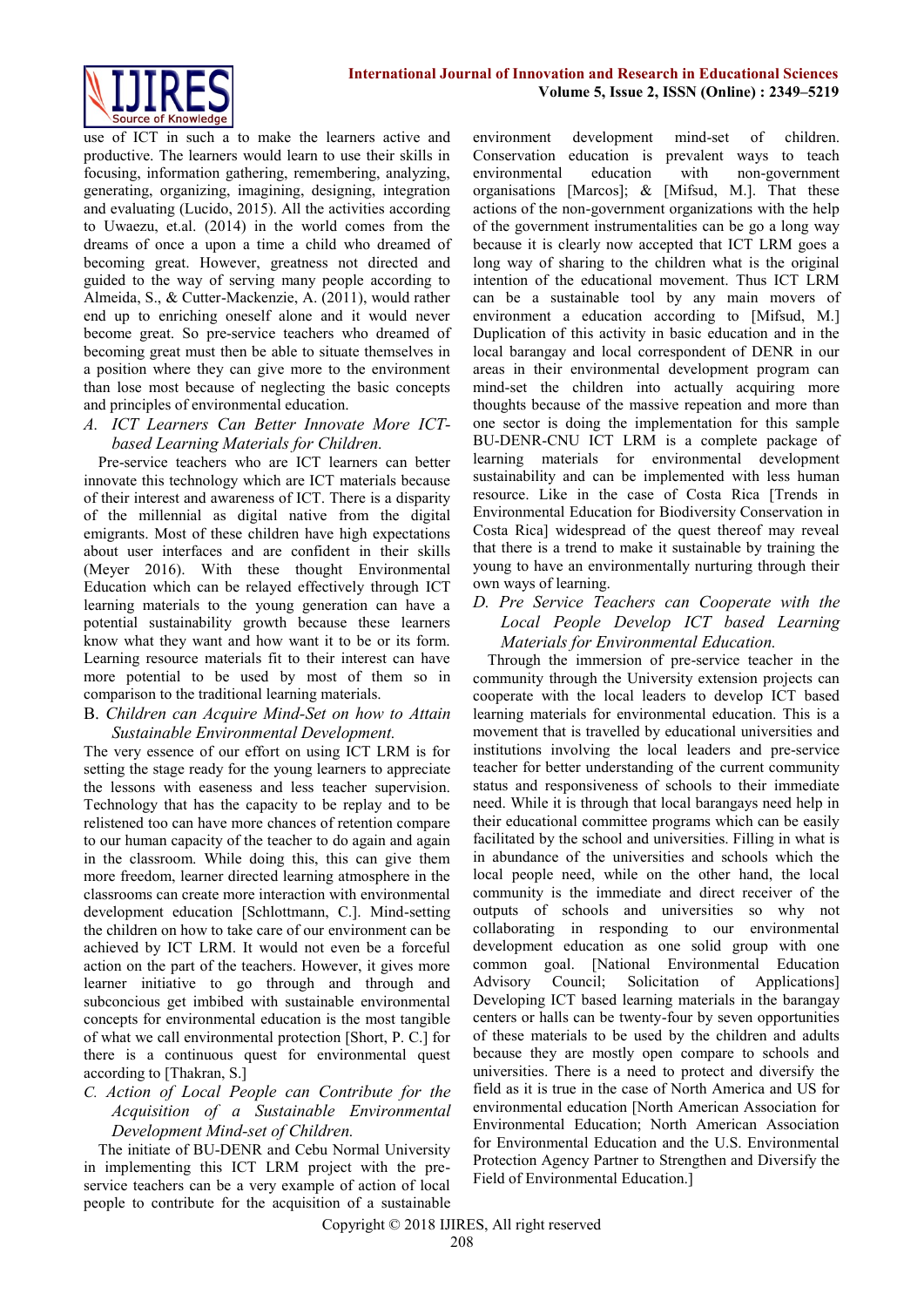

### **VII. CONCLUSION**

The study showed that ICT based learning resource material can touch and involved the 21st century learners or the young learners who are active and can learn more if the can relate to the materials (Frederickson, 1994) as this is a pilot testing of the ICT LRM in the Philippine Higher Education Institution curriculum [Paje, R]. For environmental education is appealing to the student's knowledge and rational understanding [University of Tampere] the learning resource materials that they are attuned too even if there will be repetition to it over and over would not bored them rather than the traditional way of delivery. In positioning of the higher education as cited by Brunold, (2015) would be positioning our pre-service teachers to be in touch with the young learners in environmental education it would be most appropriate to involve them through ICT based learning resource material mind-setting. This can better position the ICT learners grasped the knowledge and skills of environmental development education. This study runscounter the idea that schools are not the organizations that can be used for solving societal problems (Jensen & Schnack, 1997; Scott, 2002). However, it clearly holds on to the belief that Teacher Education Institutions (TEI) are in the best position to start gear of changing the mind-set of the young through ICT based learning materials as it is a query on the paper of why not the education for the environment is a query of unevitable answer which still bounced to education [Robottom, I. M., Cutter-Mackenzie, A., Gough, A., Gough, N., & Whitehouse, H.]. For the fundamental goal of environmental education is the creation of environmentally literate citizenry who possessed the knowledge, skills and motivation to objectively analyzed environmental issues and engage in responsible behaviours leading to issue resolution and improved and maintained environmental quality [Short, P. C.] and the integration of environmental education in the business schools curriculum [Rohweder, L.] which is one of the better way approach to develop environmentally literate citizenry.

#### **VIII. POLICY IMPLICATION**

This partnership is a clear collaboration that can be duplicated with other local leaders in barangays and schools and universities to make this inclusive, permanent and continuous initiative [Viezzer, M. L.]. So the existing relationship and collaboration of the local government and educational institutions can be strengthened by this initiative of the BU-DENR and the Network of Normal Schools in the country for this provides outputs and materials readily can be used by them to implement environmental development education which almost all local government have problems and pending situations on solid waste management and resolving other waste management and segregation according to Carleton-Hug, A., & Hug, J. W. (2010). The aim of the community collaboration is to promote the brighter future and welfare of the our children or our young generation and with the

integration of this in the curriculum of the preservice teachers is found one of the best ways to make this sustainable just like in Find land [Rohweder, L.]We can start this great deal of implementation by touching their interest which is through ICT learning resource materials and involving them in creating and designing these materials for easy absorption and retention of mind-setting for environmental care and balance through proper knowledge and orientation on the right environmental principles. Furthermore, environmental education (Jensen & Schnack, 1997; Scott, 2002) emphasized environmental problems, but if pre-service teachers have the intention to take the issue of sustainable development seriously, they will also link the issue to the economic, social, cultural and political aspects as becomes part of themselves as the lived-practice [University of Tampere].

#### **REFERENCES**

- [1] A., N.M., Uwaezu, O., Brownson, N., & Nwachukwu, I. M. (2014). Environmental Education: A Holistic Approach Using Wall Chart with Manual. *Educational Research and Reviews, 9*(19), 842-856. doi: http://dx.doi.org/10.5897/ERR2013.1665
- [2] Almeida, S., & Cutter-Mackenzie, A. (2011). The Historical, Present and Futureness of Environmental Education in India. *Australian Journal of Environmental Education, 27*(1), 122-133. doi: http://dx.doi.org/10.1017/S0814062600000124
- [3] Brunold, A. (2015). Civic Education for Sustainable Development and its Consequences for German Civic Education Didactics and Curricula of Higher Education. *Discourse and Communication for Sustainable Education, 6*(1), 30-49. doi: <http://dx.doi.org/1> 0.1515 /dcse-2015-0003
- [4] Carleton-Hug, A., & Hug, J.W. (2010). Challenges and Opportunities for Evaluating Environmental Education Programs. *Evaluation and Program Planning, 33*(2), 159. Retrieved from https://search.proquest.com/docview/736988809 ?accountid=141440
- [5] Critical Factors that Iinfluence the Success of Cultivating Seed Teachers in Environmental Education) (2017). *China Weekly News,* S.L. Hsueh and Colleagues. 416. Retrieved from https:  $\frac{1}{\sqrt{2}}$  //search.proquest.com/docview/1873527073 account id 141440
- [6] Dhawan, S., & Joshi, R. (2011). A Study on the Environmental Education Curriculum of Punjab University. *International Journal of Education & Allied Sciences, 3*(2), 105 - 110. Retrieved from https: //search.proquest.com/ [docview/10396410](https://search.proquest.com/docview/1039641015?accountid) [15?accountid=](https://search.proquest.com/docview/1039641015?accountid) 141440
- [7] Engaging Employees in Sustainable Development A Case Study of Environmental Education and Awareness Training in Hong Kong). (2017). *China Weekly News*, 314. Retrieved from https: //search.proquest.com /docview/1875603113 accountid= 141440
- [8] Environmental Education Indicators System for Protected Areas Management). (2017). *Ecology, Environment & Conservation*, 1429. Retrieved from https: [//search.proquest.](https://search.proquest/)com/docview/ 1855925692?accountid=141440
- [9] Frederickson, D. (1994, Jul 30). Environmental Education Deserves A Place in Minnesota's Curriculum. *Star Tribune*  Retrieved from https: [//search.proquest.](https://search.proquest/) com/docview/41854730 7?accountid=141440
- [10] Environmental Education in Context; an International Perspective on the Development of Environmental Education. (2010). *Reference and Research Book News, 25*(2) Retrieved from https://search.proquest.com/docview/199736681?accountid  $=141440$
- [11] Hamalosmanodlu, M., & Guven, E. (2014). The Effect of Environmental Education Based on Interdisciplinary Approach to Students' Environmental Attitudes And Behaviours. *Journal of Turkish Science Education, 11*(4) Retrieved from https://search.proquest.com/docview/1680766601?accountid=14 1440

Copyright © 2018 IJIRES, All right reserved